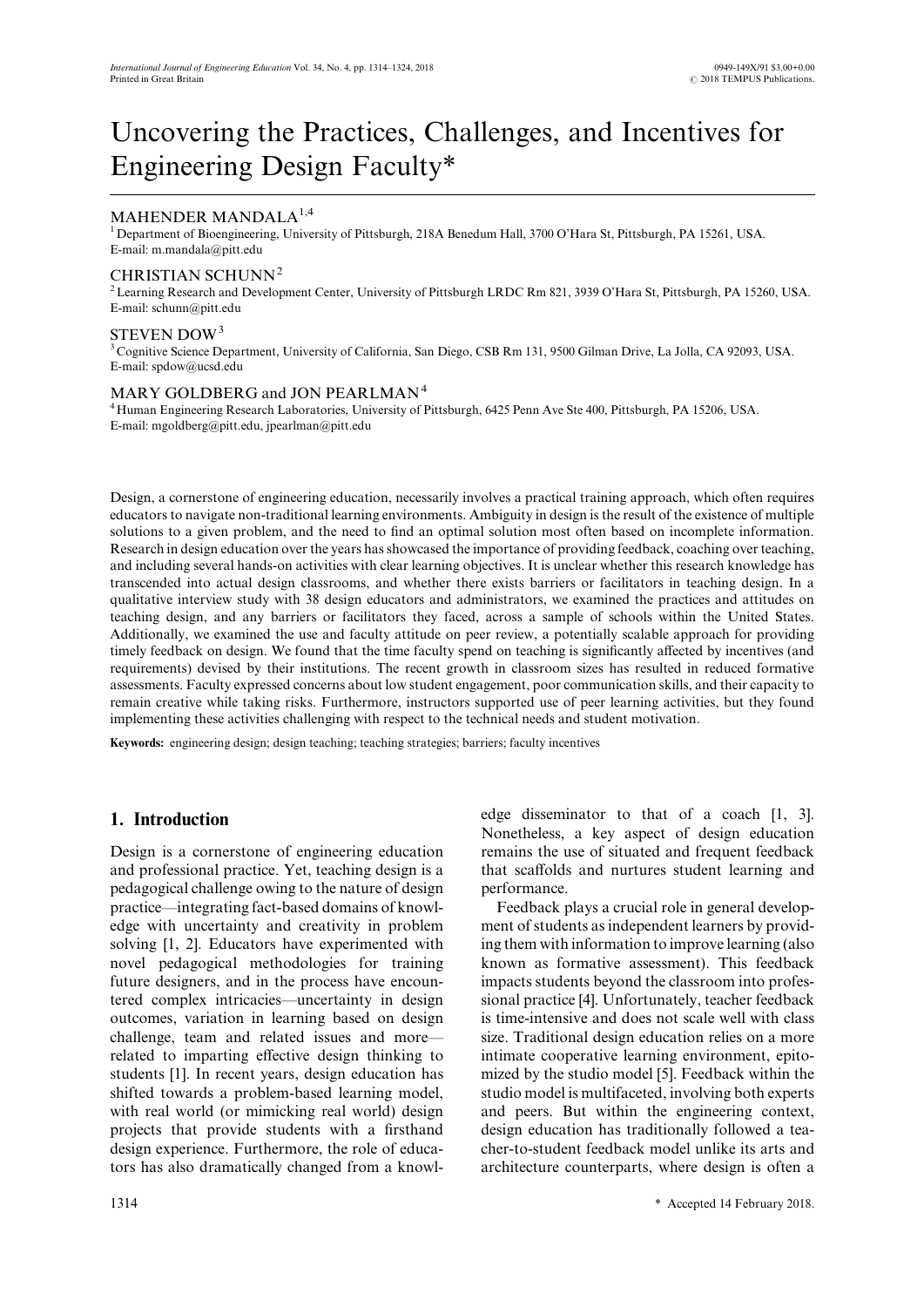collaborative community learning effort. And although educators across engineering recognize the importance of feedback and the significance of the studio model, implementing such a model requires institutional and administrative support in the areas of course structuring, faculty effort certifications, and human and financial resources. This need for institutional involvement to accomplish such a merger between traditional and nontraditional methods likely impedes widespread adoption.

In recent years, engineering design educators have begun including peer review in some form feedback on peer presentations or a few assignments, or more formally throughout the course to increase the frequency and amount of formative feedback students receive [6]. Web-based technologies have made the implementation and management of peer review in large classrooms more manageable. For courses focused on writing (either learning-to-write or writing-to-learn), formal web-based peer reviews have become a common practice, yielding largely beneficial learning and performance outcomes [7–14]. More recently, design educators have offered web-based peer review systems to manage the scale issue [15, 16]. Apart from these stellar examples of peer reviews in the literature, very few studies have looked at the general application of such assessment activities or the perceptions of instructors and administrators of its feasibility.

Effective design education requires a coordinated effort between educators open to new pedagogical techniques and administrators who provide resources and otherwise support their faculty in non-lecture style classes [17]. In this article, we examine the practices of engineering design educators across a sample of higher education institutions within the United States. We specifically focus on unearthing the strategies used by instructors in structuring their design classes, providing feedback to their students, and dealing with barriers faced in accomplishing their tasks. Furthermore, we present instructor perspectives on using peer reviews within classrooms. We interviewed 38 instructors and instructors with administrative responsibilities from 11 higher education institutions in the United States. The interviews revealed faculty faced issues related to classroom structure and organization due to increasing class sizes; poor student communication skills and risk-averse narrow perspective decreasing their design training impact; difficulties in providing detailed and customized feedback to their students in a timely manner; viewed peer reviews positively viewed yet did not use any formal reviews within classroom due to a perception of added instructor work.

## **2. Related work**

There are several leading research topics currently being pursued by the design education research community including, cognitive models of learning, design pedagogy, processes, and activities, to name a few [1, 18]. Research on all these fronts reveal the intricacies involved in achieving effective design training. Engineering design involves complex cognitive and social processes [1], high ambiguity [19], and iteration and negotiation [20]. It is also shaped by the designer's own ongoing construction and application of knowledge [1, 21]. Furthermore, unlike traditional experiences in science and mathematics, where problems typically have a small number of solutions that can be fact checked, design problems require a more divergent approach that explores multiple co-existing solutions. Adding to this, professional designers often allude to the ''fail fast and iterate often'' mantra—counter to the expectations of most students, who are typically used to being rewarded only for correct solutions. Consequently, student designers may not necessarily possess the experience, technical breadth, and/ or aptitude in navigating a multi-solution problem, therefore requiring the role of design educators as coaches.

Effectively developing students' design thinking abilities requires creative classroom practices such as utilizing experiential practices such as problembased learning, providing appropriate and timely feedback, and encouraging reflexive skills [5, 22]. Elements of these practices make design education a resource intensive activity with unclear long-term sustainability given increasing student enrollment [23].

In recent years, design educators, researchers, and practitioners, have come together to address challenges faced in design education and to share their thoughts on how to better educate future designers and engineers. For example, the Mudd Design Workshops series (e.g., MDW IX, 2015) has generated several important discussion topics and commitments from its participating members to prioritize and improve design pedagogy. From the start, it seemed clear that design education requires a complete overhaul—including refocusing on *coaching* over *teaching* as a methodology and addressing *grading* and *learning* in ways needed for design education [3]. Several of the concepts that surfaced in such conferences have been implemented in classrooms along with guidelines on what constitutes good design education [1].

Today, it is widely accepted that design education requires some use of project-based approaches, with hands-on experiences that enable students to use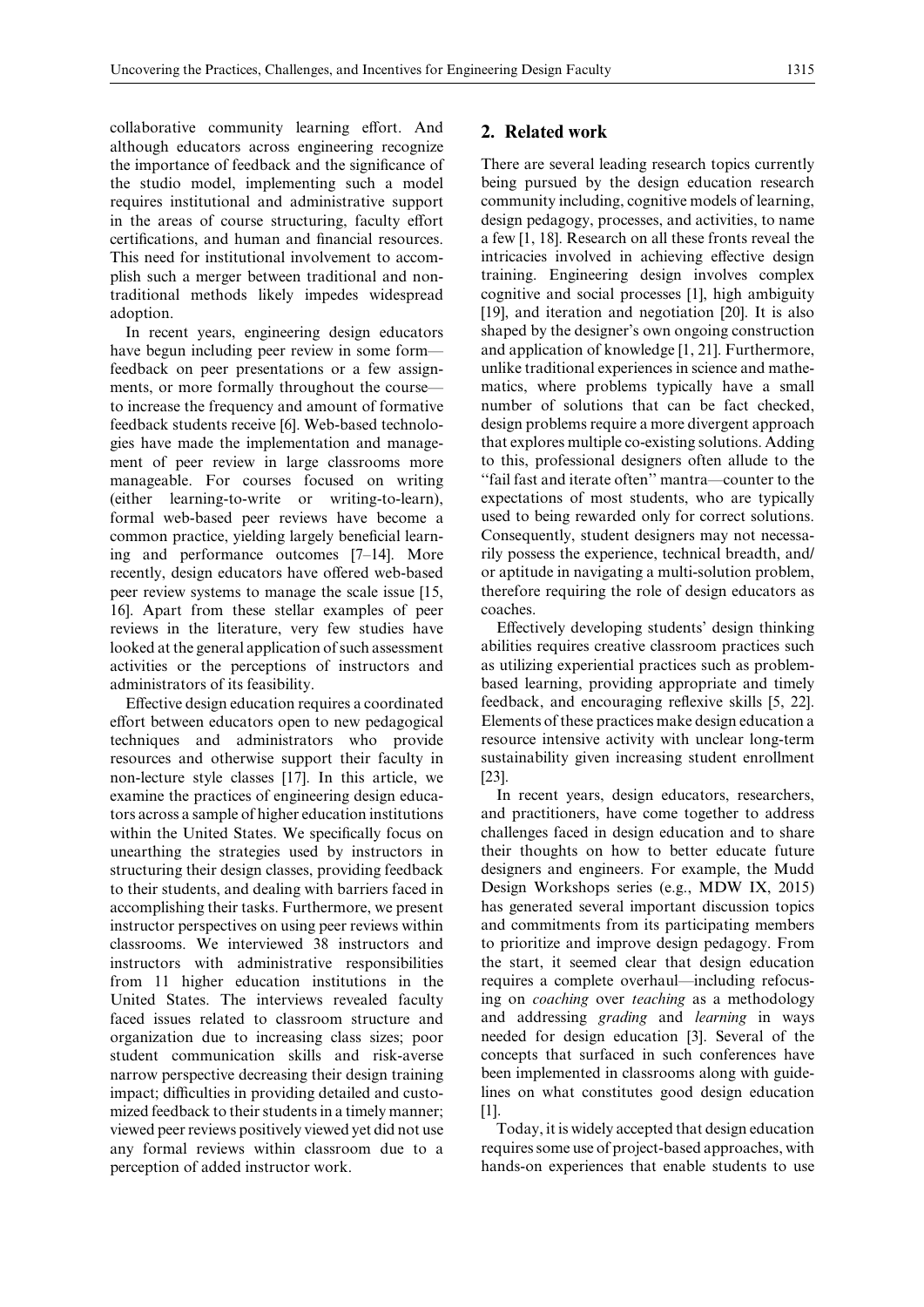and sharpen their design thinking skills [1]. Such an approach is critically—and necessarily—served by formative feedback that helps student designers identify gaps in their learning and performance and make amends to maximize them. Enabling students to reflect on their learning and experiences can boost the permanency of information and skills acquired, situate the feedback, and keep the big picture in view [24, 25]. Yet, training students to critically reflect on their work or learning is in itself a pedagogical challenge. One potential way to increase student reflection is to use peer critiques, where students provide each other feedback, typically using a rubric. Conducting peer reviews inevitably induces self-assessment within reviewers [26], in addition to enhancing student learning [8]. Unfortunately, a majority of assessment and pedagogical methods currently employed involve instructor-to-student knowledge transfer, with formal peer-peer learning playing a distant second place.

The use of formal peer review or critiques are more common in design education in arts and architecture, where the culture and expectations of the field have been molded around the studio practice [27–29]. In fact, attendees from early workshops at MDW advocated the use of studio-style pedagogy in engineering design [30], recognizing its impact on multiple dimensions of student experience and learning [28]. Yet, studio-based pedagogy in engineering design remains as distant as before. A primary issue with studio-based classes is scalability—requiring increasing human, financial, and time resources. Furthermore, design educators from fields other than arts and architecture seldom have the same cultural and social experiences of relying on peers for feedback and as a source of learning. This scalability issue is a known limitation in the field, with researchers and educators exploring ways to bridge the practices across design fields [3, 16, 31–33].

Literature in the field is scattered with case studies of good design education practices [33– 35]. However, they seldom seem to scale well to other institutions, or even remain sustainable within the host institutions over a long term. With design being increasingly recognized as an important activity—one that should be pervasive across several courses including traditional math and sciences—it is pertinent that the research community examine the current practices in the field and adapt and prioritize their work to benefit the larger needs of design community and pedagogy. In this line, the current article examines a sample of design educators and their practices across engineering design within the United States. This article examines the following:

- ✏ What are the issues design educators face in fulfilling their teaching goals?
- ✏ What are typical feedback provisioning strategies used by engineering design educators?
- ✏ What were the participant perceptions with regards to using peer-peer learning methods such as peer review of student work?

## **3. Methods**

#### *3.1 Researcher role and study setting*

This study emerged from data collected as part of National Science Foundation's I-Corps for learning program. A subset data collected was used to generate a report on the questions described above (sample size of  $N = 38$ ). This selection was based on whether participants interviewed were instructors of design education or instructors with administrative responsibility impacting design educators in a higher education field other than arts and architecture. The interviews spanned several institutions across United States (largely on the East Coast) covering numerous institution types: teaching- vs. research-focused, private vs. public, and large vs. small.

#### *3.2 Interviews*

This study involves qualitative semi-structured interviews. Semi-structured interviews allowed us to extend our exploration of emerging view points and gain further insights into the participants' workflow and perceptions. Furthermore, probing questions were used to better understand participant responses. Interviews were conducted within the participants' own work setting either in-person or through video conference and lasted anywhere from 30 to 60 minutes. Participants were advised on the purpose of the interview, including the use of data to generate a report on strategies used within the classrooms. We collected data by taking handwritten notes, and when appropriate interviews were audio recorded with participant consent  $(N =$ 27).

#### *3.3 Participants*

Participants were recruited using a snowball technique, and represented a range of design instructors (tenured, tenure-track, non-tenure track, adjunct, and teaching assistants), some instructors with administrative responsibilities (dean, chair, faculty facilitator etc.).

#### *3.4 Data analysis*

Audio files were reviewed using windows media player and transcribed into text manually. All text data were then coded using MAXQDA (VERBI Software, Berlin, Germany), a qualitative analysis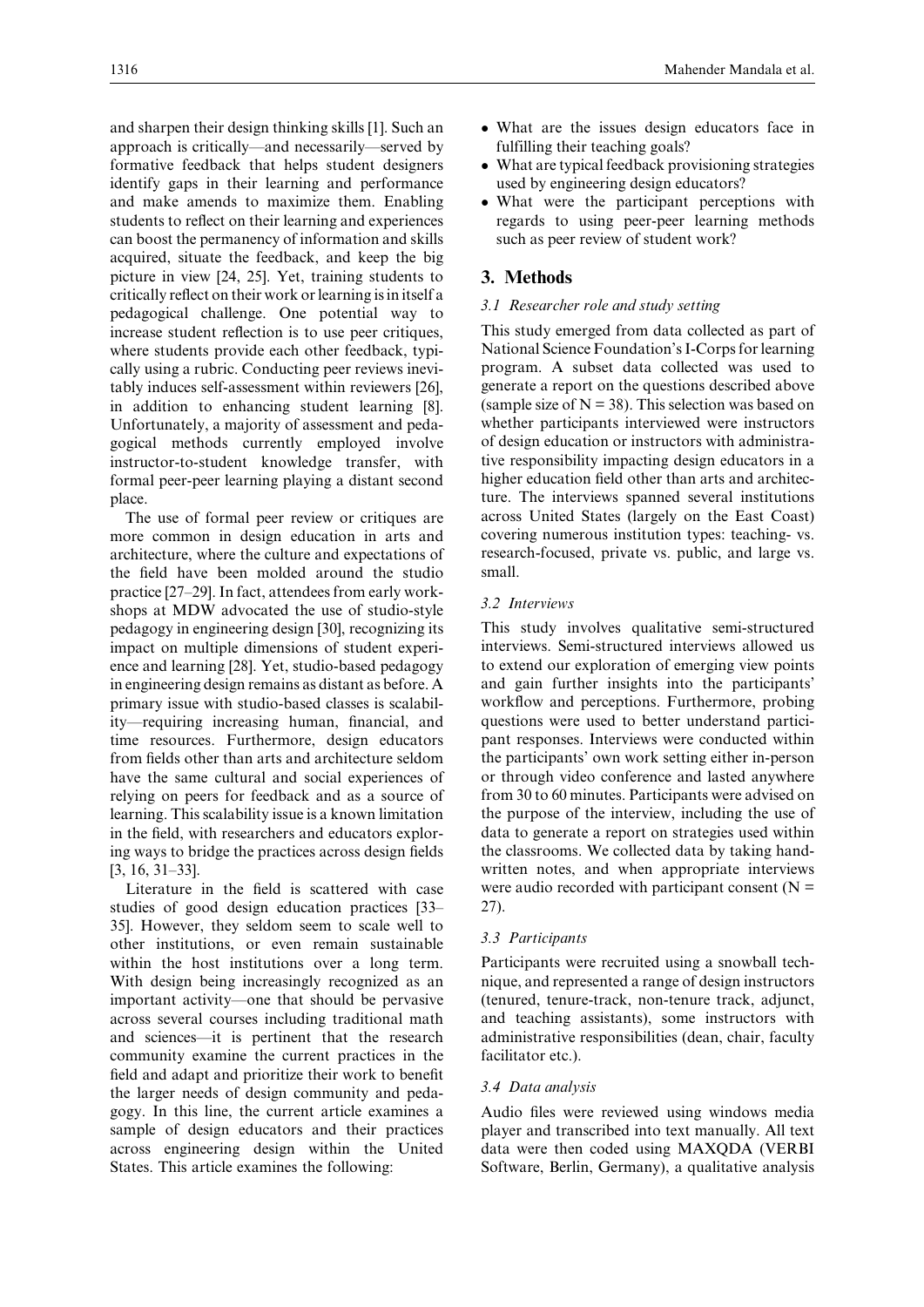software. The data were coded by the first author using thematic content analysis—similarities and difference in the themes were iteratively identified and revised [36].

## **4. Findings**

This article examines the pressing issues in facilitating design classes along with the practices and strategies employed to resolve the issues. To situate the findings, the participants had taught many different design classes across majors and year in school, spanning the breadth of major projectbased design classes taught within the fields of engineering, computer science, and human-computer interaction. Several instructors reported teaching multiple design classes over preceding few academic years. Table 1 describes the demographics of the participants who were included in the study.

In the interviews, five major themes were uncovered (see Fig. 1).

Table 1. Participant rank at institution. Affiliation indicates whether participants were employed by research or teaching focused institutions

| Rank                                                                                      | N (affiliation)                                                                                                                                                                      |
|-------------------------------------------------------------------------------------------|--------------------------------------------------------------------------------------------------------------------------------------------------------------------------------------|
| Tenured<br>Tenure-track<br>Visiting<br>Adjunct<br>Teaching Assistant or Lecturer<br>Total | 21 (14 research, 7 teaching)<br>7 (research)<br>1 (research)<br>6 (5 research, 1 teaching)<br>3 (research)<br>38 (27 faculty, 11 faculty<br>with administrative<br>responsibilities) |

Below we describe each of these major themes (see Table 2) and their significance in detail.

#### *4.1 Course structure and organization*

As often noted in higher education research [37, 38], classroom size plays an important role in student learning. Faculty from research-focused institutions noted increasing classroom sizes and remained concerned with handling additional students in their classes. An instructor at a research-focused public institution concerned with increasing enrollment advised, ''*. . . there needs to be a cap on it [enrollment], otherwise there may be an issue managing the teams, and physical space for the class*''. His class size increased from 15 students to current high of 77 over the past few years. Another instructor at researchfocused public institution had similar concerns with growing class room enrollment, stating, ''*. . . now that the classes are growing it is more challenging to make a personal interaction with the students*.'' Currently, single-section classes contained anywhere from 12–75 students, with a few exceptions where students in some classes exceeded 200.

As explored in other higher education contexts [39], where possible, very large design classes were split into small sections, but multi-section courses require additional instructors per section. Having multiple sections also introduces variations in student experiences, grades, and instructor engagement across the sections. One approach for controlling some of the variation was to use a core teaching team (typically one to three instructors) for



**Fig. 1.** The relative theme frequency in interviews ( $N_{total} = 38$ ).

|  | Table 2. Themes uncovered in the interviews along with prototypical quotes |  |  |  |  |  |  |
|--|----------------------------------------------------------------------------|--|--|--|--|--|--|
|--|----------------------------------------------------------------------------|--|--|--|--|--|--|

| <b>Themes</b>           | <b>Description</b>                                                                                                 | <b>Prototypical Quotes</b>                                                                |  |  |
|-------------------------|--------------------------------------------------------------------------------------------------------------------|-------------------------------------------------------------------------------------------|--|--|
| Course Organization     | Issues related to structure and organization of<br>the course due to increasing enrollment or lack<br>of resources | " class split into sections  not every section received<br>similar instructor engagement" |  |  |
| Student characteristics | Poor communication skills, risk-aversion, and<br>narrow perspectives of incoming students                          | " biggest frustration is communication  they need<br>more structure and constraints"      |  |  |
| Formative Assessment    | Difficulties in providing formative feedback<br>valued by design students                                          | " I am not providing enough detailed feedback<br>timely feedback"                         |  |  |
| Peer learning           | Peer learning valued by instructors, but not<br>formally implemented                                               | " encourage diverse feedback  difficult to make it<br>work"                               |  |  |
| Faculty incentives      | Current incentive structure and lack of<br>alignment with design faculty needs                                     | " course is intensive  [incentives] limit my time and<br>effort"                          |  |  |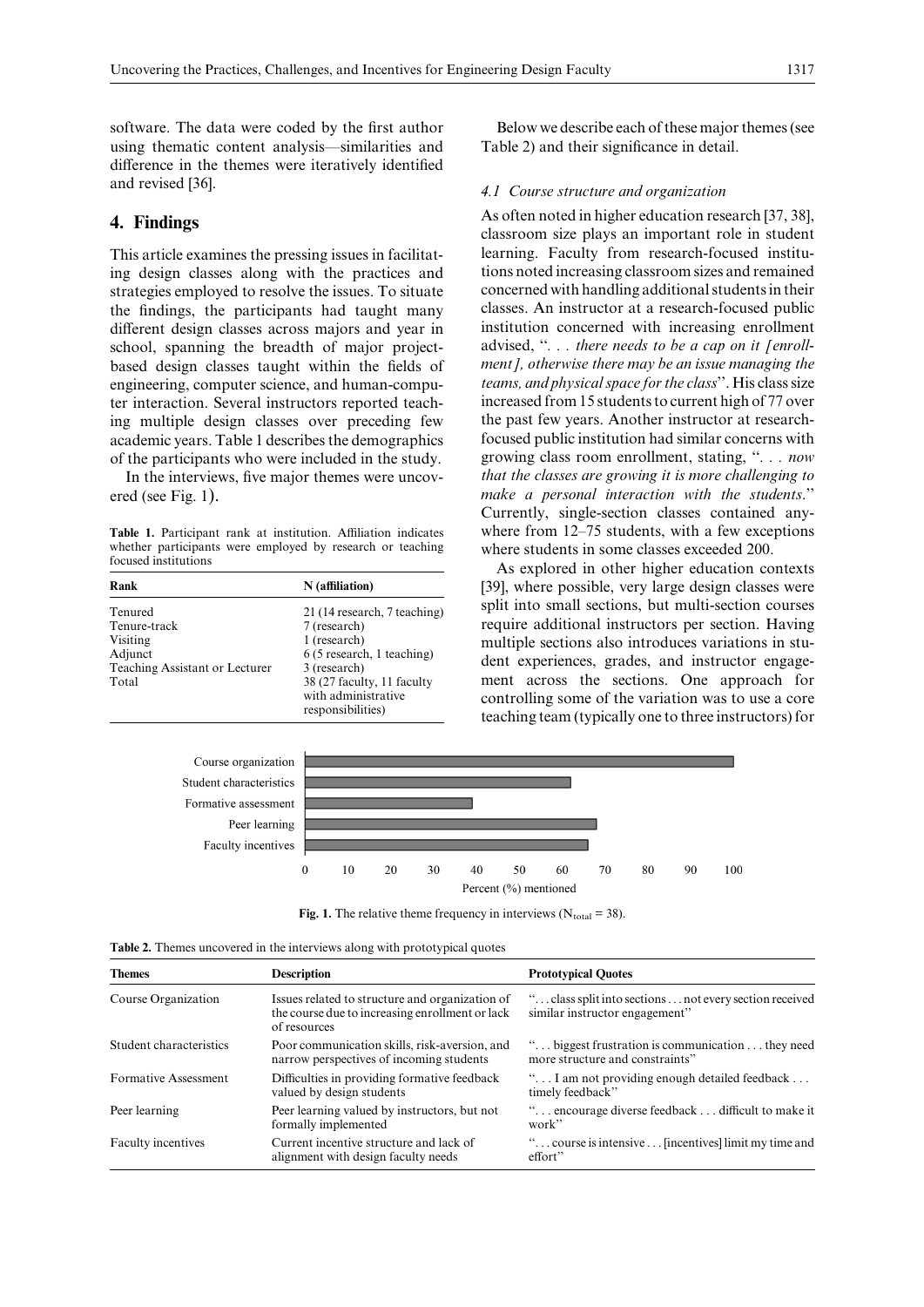all the sections, with teaching assistants (TA) or other faculty instructors leading individual sections as mentors or coaches (also known as section-incharge). The core teaching team handled lectures and overall course facilitation. Grading of final presentations or other similar major milestone assignments were completed either exclusively by the core teaching team or in collaboration with the section-in-charge. In-class experiments, individual assignment grades, and mentoring teams through projects remained in the domain of section-incharge.

Other features of classroom instruction and program structure largely depended on whether the class spans one or more semesters, level of students catered to (e.g., freshman vs. senior), and resources available to the instructor (e.g., availability of mentors, clients, etc.).

#### *4.2 Incoming students with poor communication skills and a risk-averse and narrow perspective*

A majority of the instructors interviewed described three major issues with incoming students: poor communication skills, narrow or fixed perspective, and avoiding risk in their design process. Several instructors shared their frustration with students miscommunicating or not understanding faculty instruction, goals, deadlines etc., as has been noted in the literature from the perspective of the student [40]. Even within teams, faculty find that students poorly share information—often delegating work to each other and working as independent units within the team, oblivious to potential learning moments their team members encounter. An instructor, pointing out the low written communication skills of her students, described her predicament in assessing their design work, "*... their writing is so bad that I cannot gauge if they were learning correctly or just do not know how to communicate. My strategy is to have very little writing assignments (twice per semester) and more creative design or sketching assignments*.'' Strategies such as the one mentioned here seemed to be the trend, with many instructors focusing more on oral presentations and structured assignments in lieu of traditional written design reports.

Instructors note their struggles with design fixation in students [41] and especially conservative approaches that students often follow, as one instructor cited, ''*. . . projects in early terms overly constraints and creates a design fixation. Students do not think out of the box*.'' Adding to this, instructors also face difficulties in structuring classes to encourage exploring design solution space. For example, an instructor concludes, ''*. . . I have struggled to create a class where students take risks . . . they need more structure, more instruction. If I give them white*

#### *space and ask them to create a design, none do or succeed.*''

Instructors were also concerned with decreasing student participation in classes [42, 43], many declaring ''*students are not as engaged as they used to be*.'' Instructors often stated this reduced engagement was due to increasing use of personal digital devices in class, inability of the students to view the big picture, and difficulty creating and participating in a social community within the course.

#### *4.3 The diÅculties in formative assessment within design education*

Participants were acutely aware of the importance of frequent and detailed feedback in supplementing and improving student performance and learning, as with any kind of instruction that involves students producing complex artifacts [44, 45]. Yet, this task was considered a major pain-point in their weekly workflow, largely due to the structure of incentives designed to engage and justify faculty effort in teaching (described in greater detail in section 4.5). Students often did not receive the type of feedback they seek, as one instructor notes: ''*with so many teams, it takes a lot of time to give feedback, yet students want more detail, especially if it is criticism. There is not enough time to bolster my feedback and get it done within a week* [one week was considered timely].'' Another instructor remarking on the current design education set up at their institution (large research focused private school) states: ''*in the current set up, sadly, not every student receives the feedback they should be receiving . . . lot of them get sufficiently detailed feedback at the final capstone presentation—and find out why was everyone mean to them* [sic]''. In view of the constraints, instructors chose to simplify assignments for grading or completely eliminated them. In other cases, instructors used team presentations to provide directive public feedback, hoping to passively impact other teams present in the class. Overall, the instructors recruited in this report remained largely concerned with feedback provision and perceived to be providing less or infrequent feedback to their students.

At one large research-focused public institution, there was little-to-no instructor feedback provided in freshman-level design classes (with enrollment of 300–350). Overwhelmed by the sheer number of teams, instructors at this institution resolved to focus on building teams and social skills at the freshman level, while still scaffolding design work in senior and capstone design classes. At another similar institution, resources and faculty focus were shifted to freshman design classes, where close to 8 instructors (1 faculty, 7 TAs) interacted weekly with students in person. An instructor at the institution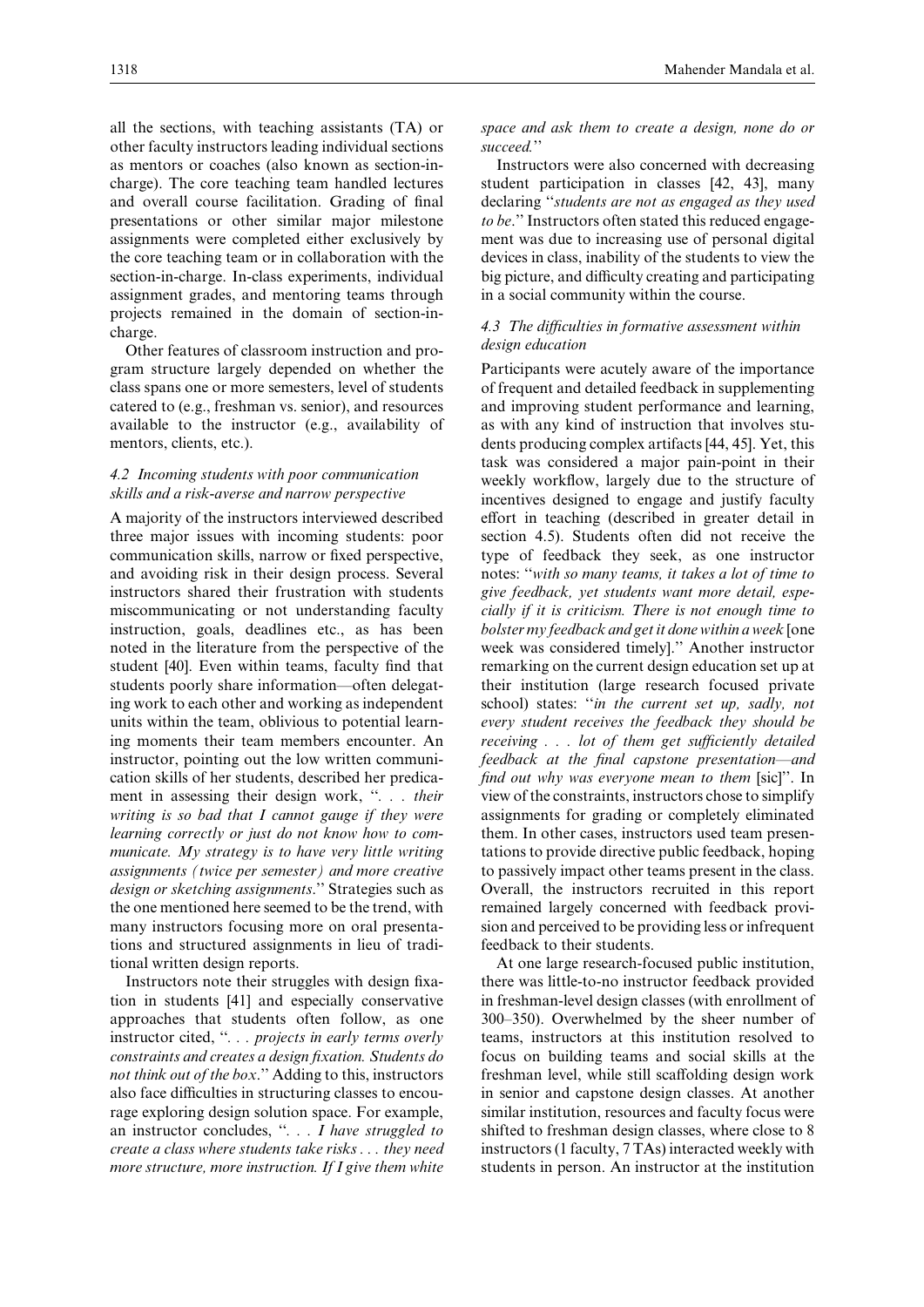concludes, ''*I was able to wrangle the department to give me so many TAs* [at freshman level] *. . . at junior and senior level design classes there are not many* [TAs] *left and there is relatively little time where we meet specifically with the teams*''. Utilizing TAs seems to be an obvious choice in reducing faculty burden. However, instructors who receive such support are often hesitant to involve TAs in deeply engaging roles. Faculty instead requested TAs to accomplish grading technical assignments, or rubric-based grading of low stakes deliverables. In only a few instances were TAs expected to provide ''*lightweight design*'' feedback—keeping teams on track and setting realistic expectations. As novice instructors, feedback provision at the level of detail and volume that students' desire, can be quite challenging. A student instructor tasked with providing presentation feedback at a large private research-focused university describes her experience: ''*It is challenging to grade these presentations all day . . . I have mental blocks and do not provide enough feedback to my students*''.

## *4.4 Peer reviews were positively viewed yet not formally implemented*

Several instructors (18/38; 47%) seemed to be moving towards using some form of communal feedback methodology such as peer reviews where peers play an active role in feedback provision—primarily as a countermeasure to decreasing use of formative feedback. Similar patterns exist in other coursework involving complex student artifacts [29, 46]. At the same time, it was evident from our interviews that instructors value the learning opportunities that such peer engagement present while also simultaneously improving student critiquing skills—skillsets which many believed students do not possess enough of today. The most preferred situation for use of peer reviews reported was in project presentations, where instructors often solicited feedback from students in class. Peers either provided written paper-based or oral feedback. Faculty cited the inconsistent participation, lack of student engagement (as one instructor points out, ''*students did not care to provide feedback to all teams . . . they were simply preparing for their turn to present*"), and increased effort require to facilitate peer feedback as impediments in formalizing its use throughout the course. As an alternative, instructors used discussion boards within their classroom learning management systems, wikis, Facebook posts, or blogs, to generate peer discussion, supplementing the feedback as needed. This methodology allowed for easier facilitation compared to presentation feedback, while also making it easier to archive the feedback. However, as noted in presentation feedback, some teams did not receive enough feedback, and discussions often went off track, requiring some level of moderation from the instructors.

In support of increasing the use of peer reviews in classrooms, instructors noted several beneficial aspects. A few commonly-cited aspects include: improvement in quality of student work as a result of displaying their work to their peers, providing prudent and meaningful critique, handling ambiguous or critical feedback maturely, and the multiperspective feedback that peer reviews generate. We found several instructors stating ''*we know peer learning is beneficial*'', ''*it* [peer review] *is one thing we don't do enough of and I think it is important*'', and ''*I am not doing it* [peer review] *currently, but I wish I was*.'' Peer reviews were often not formally implemented, i.e., as an integral pedagogical activity, primarily because of the concern instructors had with the effort needed to facilitate the process and with student participation. One of the two instructors who used a formal peer review process noted, ''*It [peer review facilitation] took a lot of faculty time to set up and was a pain to use [software tool used]. Additionally, students think that grading is not their job but that of teachers*.'' Another instructor who attempted to use peer reviews opined, ''*It* [peer review] *is just a pain . . . no easy way to do this. The logistics are diÅcult whether we use LMS or a specific tool*.'' Instructors also questioned the capacity of students to provide feedback that was helpful in the context of design-based learning, as one faculty member concludes, ''*. . . I hesitate whether they* [students] *have capability to give feedback. It requires more expertise than they really have. So ability is a concern to me*.'' Similar apprehensions were raised when other instructors alluded to the variability of peer projects and associated domain knowledge that is needed to provide valuable feedback.

## *4.5 The state of faculty incentives in design education*

The practices and incentive structure differed most notably between research-focused and teachingfocused institutions, as has been generally noted in the literature [17, 47, 48]. Tenured and tenure-track faculty in research-focused institutions were only nominally expected to split their time equally between research, service, and teaching. In reality, most faculty mentioned spending most of their time on research, followed by service and teaching. A second-year tenure-track instructor in a large private research-focused institution justifies their focus on research over teaching, ''*What is my incentive to be a good teacher? They are pretty minimal . . . some of my worst teachers have gone on to get a tenure . . . even the actual class instruction and feedback provision is aÄected because I want more grant proposals in, get more research money and prove myself*.''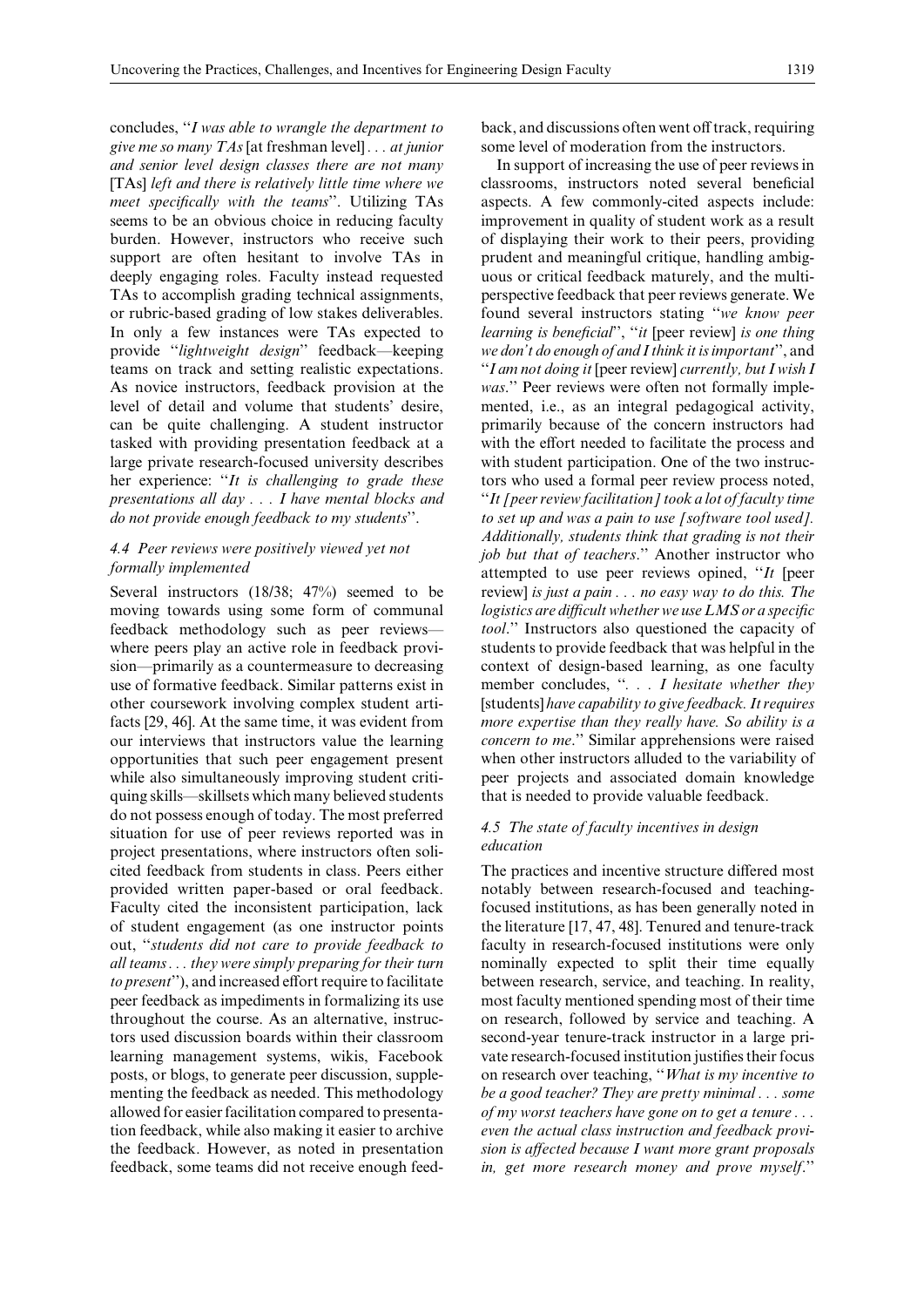Furthermore, in some institutions, instructors often received fewer teaching credits when classes were not typical lecture-type, making it difficult to justify spending more time and effort. The problems multiply in multi-section classes or classes with multiple co-instructors. In many institutions, faculty members were often unpaid (or received fewer teaching credits) for their time assisting or mentoring teams, making it difficult to ensure consistent feedback and mentoring across sections. Adjunct faculty—who were hired specifically to teach—were under different pressures when facilitating design-based classes. Most often, it was their availability on campus that stymied their efforts in consulting with students outside class and in feedback provision. Overall, low or non-existent faculty incentives in researchfocused institutions have impacted the effort and time faculty spend on teaching—especially affecting resource-intensive courses such as design-focused project-based classes. A faculty member at a large research-focused private school concluded, ''*. . . it is lack of time on* [sic] *faculty to keep up with what's out there* [new pedagogies, tools etc.] *. . . also very little incentive to make changes to the course*.''

Not surprisingly, teaching-focused institutions had fewer issues with faculty incentives to teach. Most instructors at such institutions were expected to spend close to 60% of their time in teaching, with the rest spread out over research and service. Importantly, tenure requirements were directly tied to teacher ratings and student recommendations. Class sizes in the teaching-focused institutions were often in the range that was considered manageable by most faculty members—typically 8 teams of 3–4 students per team. Instructors in teaching institutions were interested in peer learning to enhance their current pedagogy. And like their peers in research-focused universities, were unaware of the new tools and practices that would help them implement peer learning activities in class.

## **5. Discussion**

The experiences instructors shared were predominantly affected by their institution type: research focused vs. teaching focused. Research-focused institutions typically had larger enrollment compared to their teaching-focused counterparts and had faculty incentives that encouraged research over teaching. This combination of factors creates a challenging atmosphere for instructors teaching resource-intensive classes such as engineering design. Students in engineering design classes often work on ill-defined problems with a set of acceptable solutions—requiring more frequent and detailed feedback, and structured coaching.

As anticipated, class size directly impacted the

quality of instruction and interactions instructors had with their students. A strategy we noted split the classroom into manageable sections. Dividing classes into multiple sections did seem to help manage larger enrollment and physical space limitations. It also allowed a more intimate setting for the instructors and their assigned students to gain a level of mutual empathy and understanding. However, splitting the class into multiple sections introduces variation in student experience—to an extent controlled by using standardized lecture material and/or splitting instructors into teaching team and mentoring team—and increases the resources required to run such classes, which is not available at many institutions.

Faculty incentives and their impact on the overall practice was a prominent and overarching theme that came from our interviews. It had a clear influence on every aspect of instructor and classroom practice, right down to the use of tools such as peer reviews. Nearly a decade ago, Todd and Magleby [17] described the state of faculty incentives for those involved in design-related teaching, expressing their concern with current evaluation of design faculty. In our work, we found no improvement in the incentive structure for faculty in research focused institutions—although we note several additional courses introduced in schools that utilize design-based learning. Teachingfocused institutions seemed to provide appropriate faculty incentives, which, combined with small classroom sizes, provided the necessary support for faculty to fully invest their time and effort in a design-based learning curriculum.

Increasing class sizes and reducing resources perceptibly impacts feedback provision. We noted several institutions where feedback, specifically directed to the unique needs of project teams, was rarely provided. Even without the helpful incentives, the effort-centric nature of grading and providing timely feedback to a large number of unique design problems and/or solutions that students develop further pushes faculty members to their practical limits. Providing timely feedback, when it matters most to the students, is often at odds with generating detailed and constructive feedback. Traditional design classrooms in arts and architecture augment instructor feedback with peer feedback [28]—in our sample of instructors, feedback from peers was largely limited to presentations. Decreasing feedback provision is an important issue, being widely discussed in the higher education community [49, 50] and requires a strategic evaluation of the resources needed and course structure design to enhance the feedback students receive.

Another issue noted by faculty was skills and the mindset of incoming students. Instructors found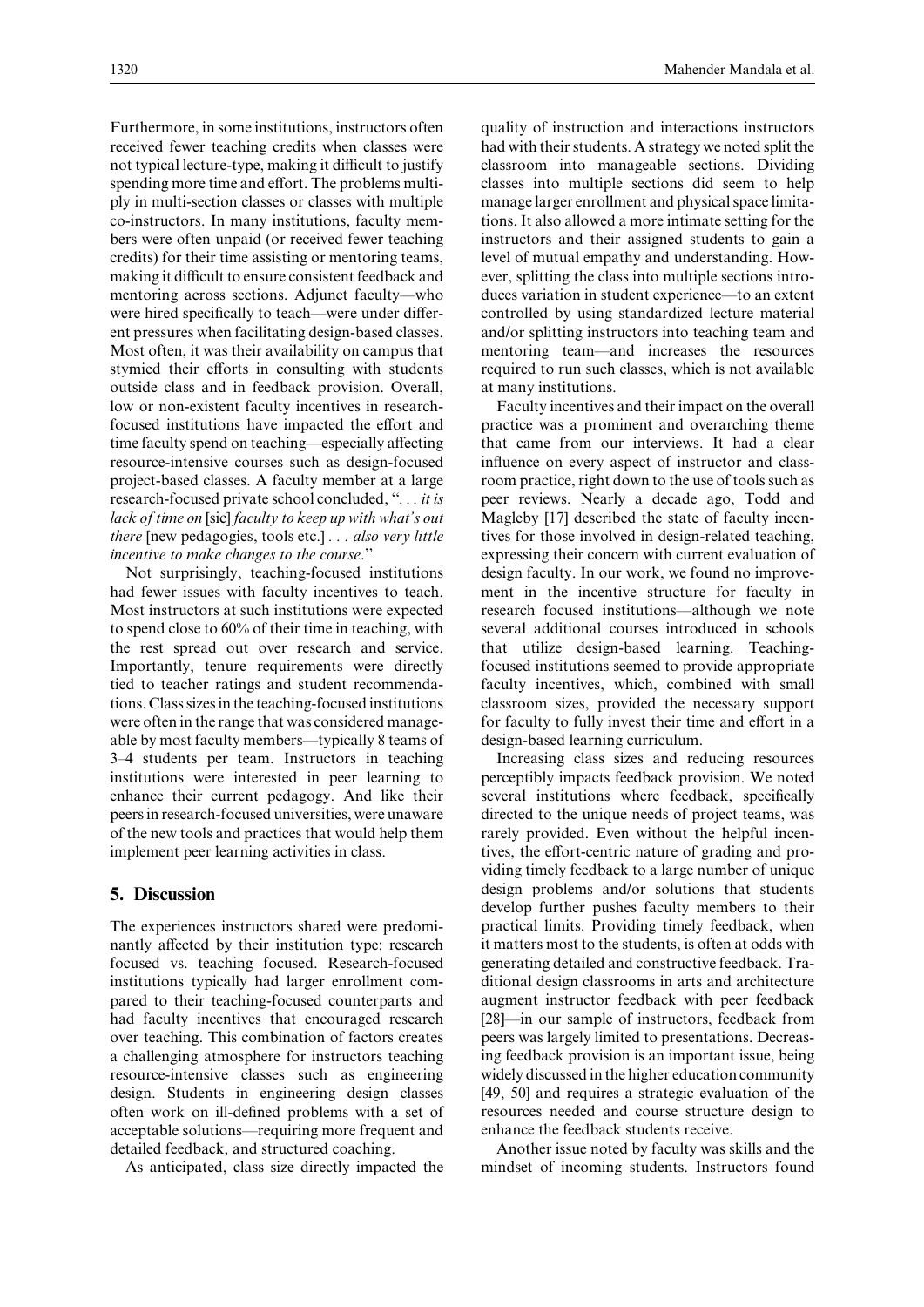students do not possess the skills to handle failure, an integral part of design, in good spirits, and therefore avoided taking risks. Effective designers allude to the ''fail fast and iterate often'' philosophy—which seems difficult to implement in classrooms. Students are attuned to viewing failure as an expression of their performance and not as an integral part of design. In the end, failure by itself, only creates learning opportunities which need to be seized upon and utilized by the instructors to engage students in the design discourse, and to seek and iterate on diverse ideas. In addition to creating such learning moments, faculty often face difficulty in creating opportunities for iterative design and weaving-in diverse perspectives—often requiring a complete course redesign and increased scaffolding with open-ended feedback support.

#### *5.1 Strategies to mitigate the challenges uncovered*

As novice designers, it is expected that students do not fully possess the necessary design skills to explore the design space, frame the problem, and work towards an acceptable compromise—the burden of engaging students falls squarely on instruction and course design. Effective design education is complex and requires commitment from faculty, administrators, and institutions. Instructors in our report were intimately aware of this, but faced additional challenges associated with lack of incentives and resource constraints.

The challenges uncovered in this report provide an insight into the environment in which engineering design education currently resides. The importance of design education in engineering continues to motivate educators to pursue design-based curricula, but these educators then inevitably face daunting challenges in fulfilling their mission to often result in less than satisfactory outcomes. Below we highlight a few strategies that could mitigate some of the uncovered challenges.

Design education is expensive, requiring material and infrastructure support for product research and prototyping. This cost is further amplified by the iterative nature of the design process and the need to experiment with multiple ideas. While material and infrastructure support are essential, the lack of guidance and supervision from stretched-out mentors or instructors can negatively affect the usefulness of such investments. It is imperative that administration also invest in faculty support and development, creating an incentive structure that supports rather than hinders the design faculty in delving deeper into traditional and non-traditional learning environments that design education demands. Teaching credits based on lecture-style classrooms do not easily translate to design education, where instructors spend time on not only the creative and technical training of their students, but also on developing several personal attributes that enable students to manage working in and across teams in high-intensity creative environments. A comprehensive evaluation of faculty incentives and teaching credits needs to be undertaken to ensure the focus on design-based learning does not overlook the primary stakeholder of its success instructors.

Increased faculty support can greatly improve instructor involvement and reduce several barriers that design-based learning classes face. However, individual faculty mentors can still only support a limited number of students if they are to develop meaningful working relationships with the teams and gain an understanding of the projects. We found that a class size of 30–40 was considered manageable by the instructors. With increasing enrollment in engineering classes, there exists a greater pressure for the administration to increase classroom sizes. This presents an interesting design challenge—how can you engage and provide support to more students who each require customized, detailed feedback and instructor support at every step of the design process? A simpler solution would be to increase the number of design faculty and maintain an acceptable student-to-teacher ratio. However, the training needed to be effective in design instruction and the current incentive structure make it difficult to attain this goal. An alternative opportunity exists in the use of outside mentors and industry partners, who can provide a unique perspective that engages students further and alleviates some of the instructor centric effort. However, outside mentors may not be cognizant of student schedules, and may require additional coordination effort from faculty members.

As described earlier, technology can play a major role in supporting education at scale. We found instructors were unaware of available software and were unsure on how to facilitate their use in class. This presents an opportunity for researchers and designers alike to develop tools and processes that enable effective design education within large classes with limited resources. We described one such strategy: use of digital peer review tools to utilize the diverse experiences of students in class in providing valuable feedback [15, 51]. There are several avenues for design instructors and researchers to evaluate such digital methods, and design curriculum and processes that fully utilize all available resources in class, helping manage the course scaling issues.

Strategies described above require a collaboration between the University administration and faculty members and will require increased advocacy for the need and benefit of supporting design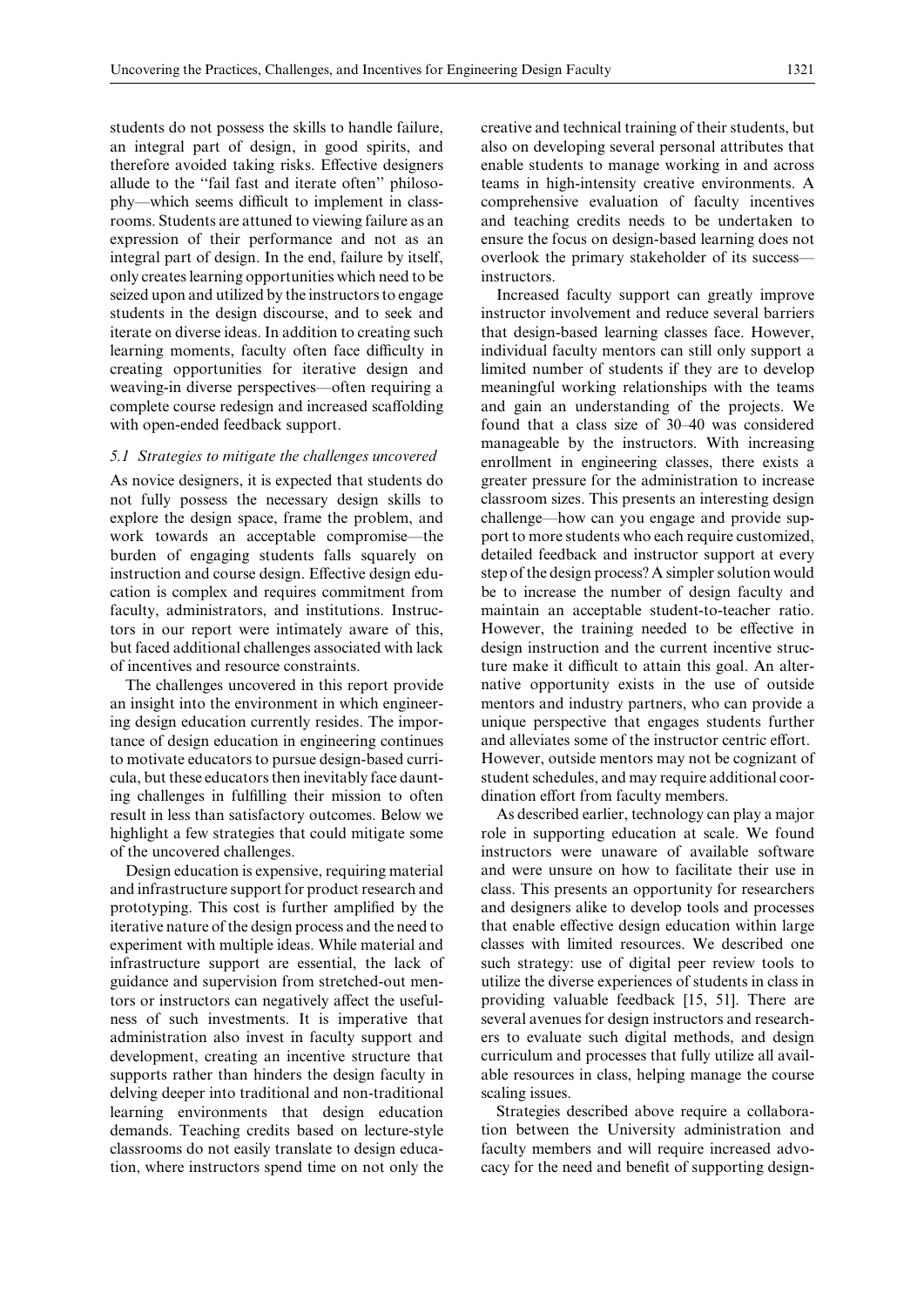based engineering curriculum and its impact on student outcomes. It is important that the engineering design community undertake this challenge of *designing* a better future of engineering design education.

#### *5.2 Study limitations and future work*

The sampling choice utilized in the study limits generalizability to higher education, engineering design in the United States. Furthermore, the relatively small sample size, especially within institutional categories, may limit generalizability. Yet, interviews are primarily meant to raise awareness of issues and provide a strong basis for future exploration of this subject. Future work could involve surveys that could be applied more broadly to systematically explore and dig deeper into the themes uncovered here.

## **6. Conclusion**

In this report, we examined the issues faculty faced in engineering design education, their strategies in feedback provision, and their opinion on peer-peer learning. As illustrated in the article, faculty incentives and practical resource limits play a major role in determining the level of engagement faculty have with their classes—most notably impacting feedback provision. Schools that prioritize research over teaching were associated with low faculty incentives to engage in effort-centric courses such as designbased classes. While we found that faculty members valued peer-peer learning, many faculty were concerned with low student design abilities and critiquing skills.

This study provides insights into the current statues of engineering design education, raising awareness of the need for the design community to rally together in improving the conditions surrounding design education and the impact that design-based learning can have in an engineering student's academic and professional career.

*Acknowledgments*—The authors would like to thank the National Science Foundation's Innovation Corps for Learning program (Grant #1547954) for supporting the data collection efforts which forms the basis of this article. We would also like to thank Erin Cole (Department of Mechanical Engineering, Brown University, Providence, RI) for her work in organizing and preparing interview data for qualitative analysis, and Philip Brooks (Entrepreneur-in-Residence, Innovation Institute, University of Pittsburgh, Pittsburgh, PA) for his help with recruiting and conducting some of the interviews and mentoring the team at I-Corp L program.

#### **References**

- 1. C. L. Dym, A. M. Agogino, O. Eris, D. D. Frey and L. J. Leifer, Engineering design thinking, teaching, and learning, *Journal of Engineering Education*, **94**(1), 2005, pp. 103–120.
- 2. A. Hatchuel and B. Weil, A new approach of innovative

design: An introduction to CK theory, *DS 31: Proceedings of ICED 03, the 14th International Conference on Engineering Design*, Stockholm, 2003.

- 3. C. L. Dym, S. D. Sheppard and J. W. Wesner, A report on Mudd Design Workshop II: Designing design education for the 21st century, *Journal of Engineering Education*, **90**(3), 2001, p. 291.
- 4. P. Ferguson, Student perceptions of quality feedback in teacher education, *Assessment & Evaluation in Higher Education*, **36**(1), 2011, pp. 51–62.
- 5. D. A. Schön, *Educating the Reflective Practitioner: Toward a New Design for Teaching and Learning in the Professions*, Jossey-Bass, San Francisco, 1987.
- 6. F. Marbouti, H. Diefes-Dux and M. Cardella, Students' and engineering educators' feedback on design, *122nd American Society for Engineering Education Annual Conference & Exposition*, Seattle, WA, 2015.
- 7. Y. Xiao and R. Lucking, The impact of two types of peer assessment on students' performance and satisfaction within a Wiki environment, *The Internet and Higher Education*, **11**(3–4), 2008, pp. 186–193.
- 8. N. Falchikov and M. Blythman, *Learning Together: Peer Tutoring in Higher Education*, Routledge-Falmer, London, 2001.
- 9. S. Gielen, E. Peeters, F. Dochy, P. Onghena and K. Struyven, Improving the effectiveness of peer feedback for learning, *Learning and Instruction*, **20**(4), 2010, pp. 304–315.
- 10. L. Li, X. Liu, and A. L. Steckelberg, Assessor or assessee: How student learning improves by giving and receiving peer feedback, *British Journal of Educational Technology*, **41**(3), 2010, pp. 525–536.
- 11. E. Z. Liu and S. S. J. Lin, Relationship between peer feedback, cognitive and metacognitive strategies and achievement in networked peer assessment, *British Journal of Educational Technology*, **38**(6), 2007, pp. 1122–1125.
- 12. N. Liu and D. Carless, Peer feedback: the learning element of peer assessment, *Teaching in Higher education*, **11**(3), 2006, pp. 279–290.
- 13. R. Robinson, Calibrated Peer Review<sup>TM</sup>: an application to increase student reading & writing skills, *The American Biology Teacher*, **63**(7), 2001, pp. 474–480.
- 14. R. Wooley, C. Was, C. D. Schunn and D. Dalton, The effects of feedback elaboration on the giver of feedback, *30th Annual Meeting of the Cognitive Science Society*, Washington DC, 2008.
- 15. D. Tinapple, L. Olson and J. Sadauskas, CritViz: Web-based software supporting peer critique in large creative classrooms,*Bulletin of the IEEE Technical Committee on Learning Technology*, **15**(1), 2013, pp. 29.
- 16. C. Kulkarni, K. P. Wei, H. Le, D. Chia, K. Papadopoulos, J. Cheng, D. Koller and S. R. Klemmer, Peer and self assessment in massive online classes, *ACM Transactions on Computer-Human Interaction (TOCHI)*, **9**(4), 2013, pp. 131–168.
- 17. R. H. Todd and S. P. Magleby, Evaluation and rewards for faculty involved in engineering design education, *International Journal of Engineering Education*, **20**(3), 2004, pp. 333– 340.
- 18. C. J. Atman, O. Eris, J. Mcdonnell, M. E. Cardella and J. Borgford-Parnell, Engineering design education: Research, practice and examples that link the two, in A. Johri and B.M. Olds (eds), *Cambridge Handbook of Engineering Education Research* Cambridge University Press, New York, 2014, pp. 201–226.
- 19. W. C. Barley, P. M. Leonardi and D. E. Bailey, Engineering objects for collaboration: Strategies of ambiguity and clarity at knowledge boundaries, *Human Communication Research*, **38**(3), 2012, pp. 280–308.
- 20. D. A. Schön, *The Reflective Practitioner: How Professionals Think in Action*, Basic books, New York, 1983.
- 21. C. J. Atman, R. S. Adams, M. E. Cardella, J. Turns, S. Mosborg and J. Saleem, Engineering design processes: A comparison of students and expert practitioners, *Journal of Engineering Education*, **96**(4), 2007, p. 359.
- 22. J. Frascara and G. Noël, What's missing in design education today?, *Visible Language*, **46**(1/2), 2012, p. 36.
- 23. B. L. Yoder, Engineering by the Numbers, *Profiles of*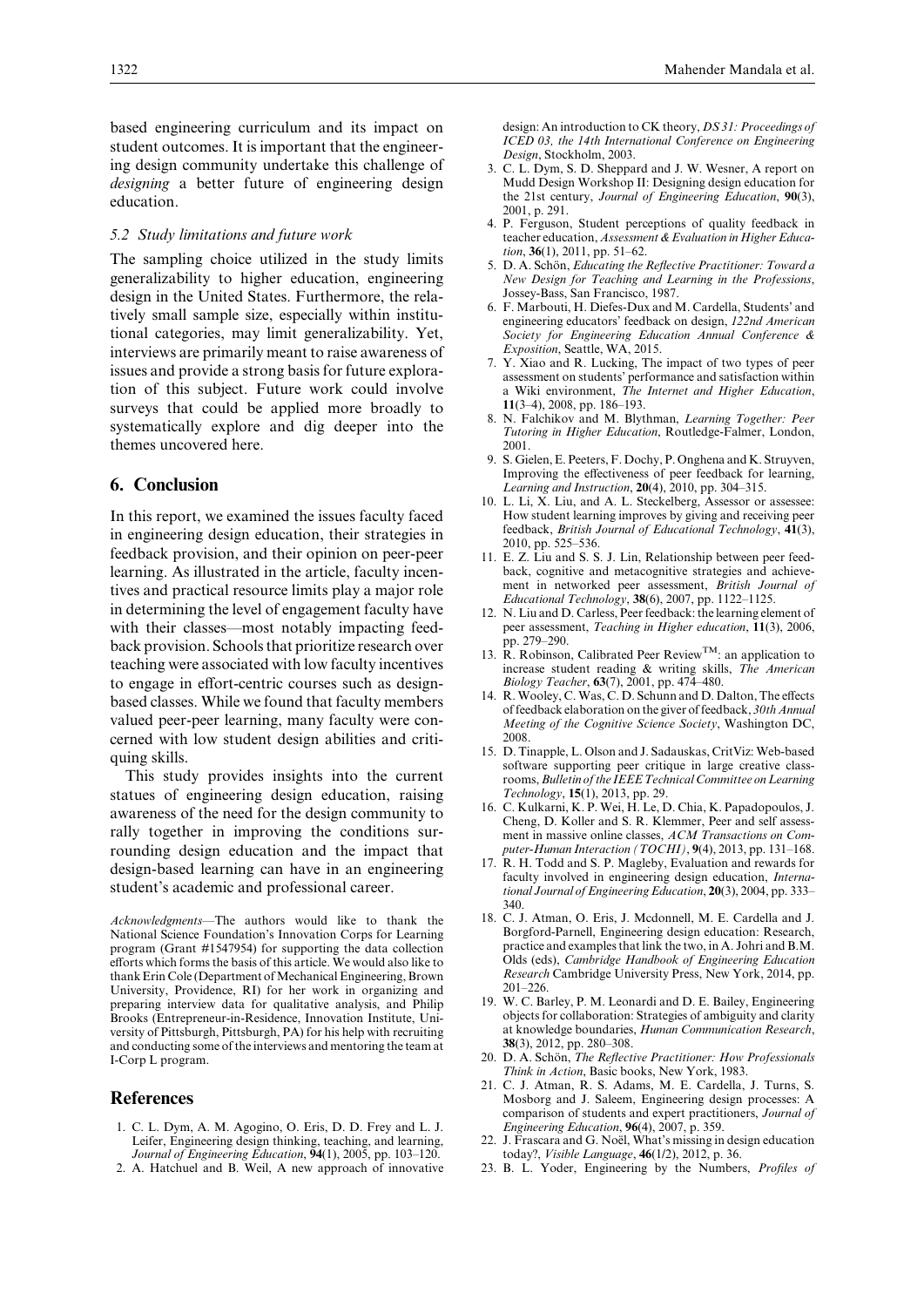*Engineering and Engineering Technoloy Colleges*, ASEE, Washington DC, 2014, pp. 11–47.

- 24. R. R. Rogers, Reflection in higher education: A concept analysis,*Innovative Higher Education*, **26**(1), 2001, pp. 37–57.
- 25. C. Briggs, Recent progress in design education, *50th AIAA Aerospace Sciences Meeting including the New Horizons Forum and Aerospace Exposition*, Nashville TN, 2012, pp. 1220.
- 26. D. Boud, R. Cohen and J. Sampson, Peer learning and assessment, *Assessment & Evaluation in Higher Education*, **24**(4), 1999, pp. 413–426.
- 27. T. A. Dutton, Design and studio pedagogy, *Journal of Architectural Education*, **41**(1), 1987, pp. 16–25.
- 28. D. P. Dannels, Performing tribal rituals: A genre analysis of 'crits" in design studios, *Communication Education*, **54**(2), 2005, pp. 136–160.
- 29. C. M. Gray, Informal peer critique and the negotiation of habitus in a design studio, *Art, Design & Communication in Higher Education*, **12**(2), 2013, pp. 195–209.
- 30. C. L. Dym, J. W. Wesner and L. Winner, Social dimensions of engineering design: Observations from Mudd Design Workshop III, *Journal of Engineering Education*, **92**(1), 2003, pp. 105–107.
- 31. J. E. Tomayko, Teaching software development in a studio environment, *ACM SIGCSE Bulletin*, 1991, pp. 300–303.
- 32. J. E. Tomayko, Carnegie Mellon's software development studio: a five year retrospective, *Proceedings of 9th Conference on Software Engineering Education*, Daytona Beach FL, 1996, pp. 119–129.
- 33. Y. J. Reimer and S. A. Douglas, Teaching HCI design with the studio approach, *Computer Science Education*, **13**(3), 2003, pp. 191–205.
- 34. C. L. Dym, Engineering Design@HMC: A testament to innovation and entrepreneurship, *International Journal of Engineering Education*, **28**(2), 2012, p. 240.
- 35. S. Vasana and A. D. Ritzhaupt, A case study of a method for hybrid peer-evaluation in engineering education, *World Transactions on Engineering and Technology Education*, **7**(1), 2009, pp. 34–40.
- 36. H. R. Bernard, *Research Methods in Anthropology: Qualitative and Quantitative Approaches*, Rowman Altamira, Lanham MD, 2011.
- 37. J. Monks and R. M. Schmidt, The impact of class size on outcomes in higher education, *The BE Journal of Economic Analysis & Policy*, **11**(1), 2011.
- 38. E. P. Bettinger and B. T. Long, Mass instruction or higher learning? The impact of college class size on student retention and graduation, *Education Finance and Policy*, **13**(1), 2018, pp. 97–118.
- 39. C. Sapelli and G. Illanes, Class size and teacher effects in higher education, *Economics of Education Review*, **52**(2016), pp. 19–28.
- 40. A. B. Frymier and B. Weser, The role of student predispositions on student expectations for instructor communication behavior, *Communication Education*, **50**(4), 2001, pp. 314- 326.
- 41. M. Agogué, N. Poirel, A. Pineau, O. Houdé and M. Cassotti, The impact of age and training on creativity: a design-theory approach to study fixation effects, *Thinking Skills and Creativity*, **11**(1), 2014, pp. 33–41.
- 42. P. Shekhar, M. Demonbrun, M. Borrego, C. Finelli, M. Prince, C. Henderson and C. Waters, Development of an observation protocol to study undergraduate engineering student resistance to active learning, *International Journal of Engineering Education*, **31**(2), 2015, pp. 597–609.
- 43. B. R. Mccoy, Digital distractions in the classroom phase II: Student classroom use of digital devices for non-class related purposes, *Journal of Media Education*, **7**(1), 2016, pp. 5–32.
- 44. S. H. Harrison and E. D. Rouse, An inductive study of feedback interactions over the course of creative projects, *Academy of Management Journal*, **58**(2), 2015, pp. 375 -404.
- 45. D. P. Dannels and K. N. Martin, Critiquing critiques a genre analysis of feedback across novice to expert design studios, *Journal of Business and Technical Communication*, **22**(2), 2008, pp. 135–159.
- 46. J. Lawrence and S. W. Zollinger, Assessment matters: Enriching design education through online peer critique, *The Journal of EÄective Teaching*, 2015, p. 78.
- 47. Z. Sabagh and A. Saroyan, Professors' perceived barriers and incentives for teaching improvement, *International Education Research*, **2**(3), 2014, pp. 18–30.
- 48. J. Demery, C. E. Brawner and R. C. Serow, Instructional reform at research universities: Studying faculty motivation, *The Review of Higher Education*, **22**(4), 1999, pp. 411–423.
- 49. D. J. Nicol and D. Macfarlane-Dick, Formative assessment and self-regulated learning: A model and seven principles of good feedback practice, *Studies in higher education*, **31**(2), 2006, pp. 199–218.
- 50. D. Carless, D. Salter, M. Yang and J. Lam, Developing sustainable feedback practices, *Studies in Higher Education*, **36**(4), 2011, pp. 395–407.
- 51. C. E. Kulkarni, M. S. Bernstein and S. R. Klemmer, PeerStudio: Rapid peer feedback emphasizes revision and improves performance, *Proceedings of the Second ACM Conference on Learning@Scale*, 2015, pp. 75–84.

**Mahender Mandala,** received his PhD from the University of Pittsburgh in 2016. He is currently Visiting Assistant Professor at the Department of Bioengineering, Swanson School of Engineering, University of Pittsburgh. His research interests include Assistive Technology, Rehabilitation Engineering, Design Research, Medical Product Design, and Engineering Education. Mahender has been involved in the development of a digital design critique tool for use within engineering design education and has several years of experience working on new product development.

**Christian Schunn** obtained his PhD from Carnegie Mellon in 1995. He currently is a Senior Scientist at the Learning Research and Development Center and a Professor of Psychology, Learning Sciences and Policy, and Intelligent Systems at the University of Pittsburgh. Most recently he became Co-Director of the Institute for Learning. He has led many research and design projects in science, mathematics, engineering, technology, and writing education. His current research interests include STEM reasoning (particularly studying practicing scientists and engineers) and learning (developing and studying integrations of science & engineering or science & math), neuroscience of complex learning (in science and math), peer interaction and instruction (especially for writing instruction), and engagement and learning (especially in science). He is a Fellow of several scientific societies (AAAS, APA, APS) as well as a Fellow and Executive member of the International Society for Design & Development in Education. He has served on two National Academy of Engineering committees, K-12 Engineering Education and K-12 Engineering Education Standards.

**Steven Dow**, PhD is an Assistant Professor of Cognitive Science and a member of the Design Lab at UC San Diego. Steven received the National Science Foundation CAREER Award in 2015 for research advancing collective innovation. He was co-PI on three other National Science Foundation grants, a Google Faculty Grant, Stanford's Postdoctoral Research